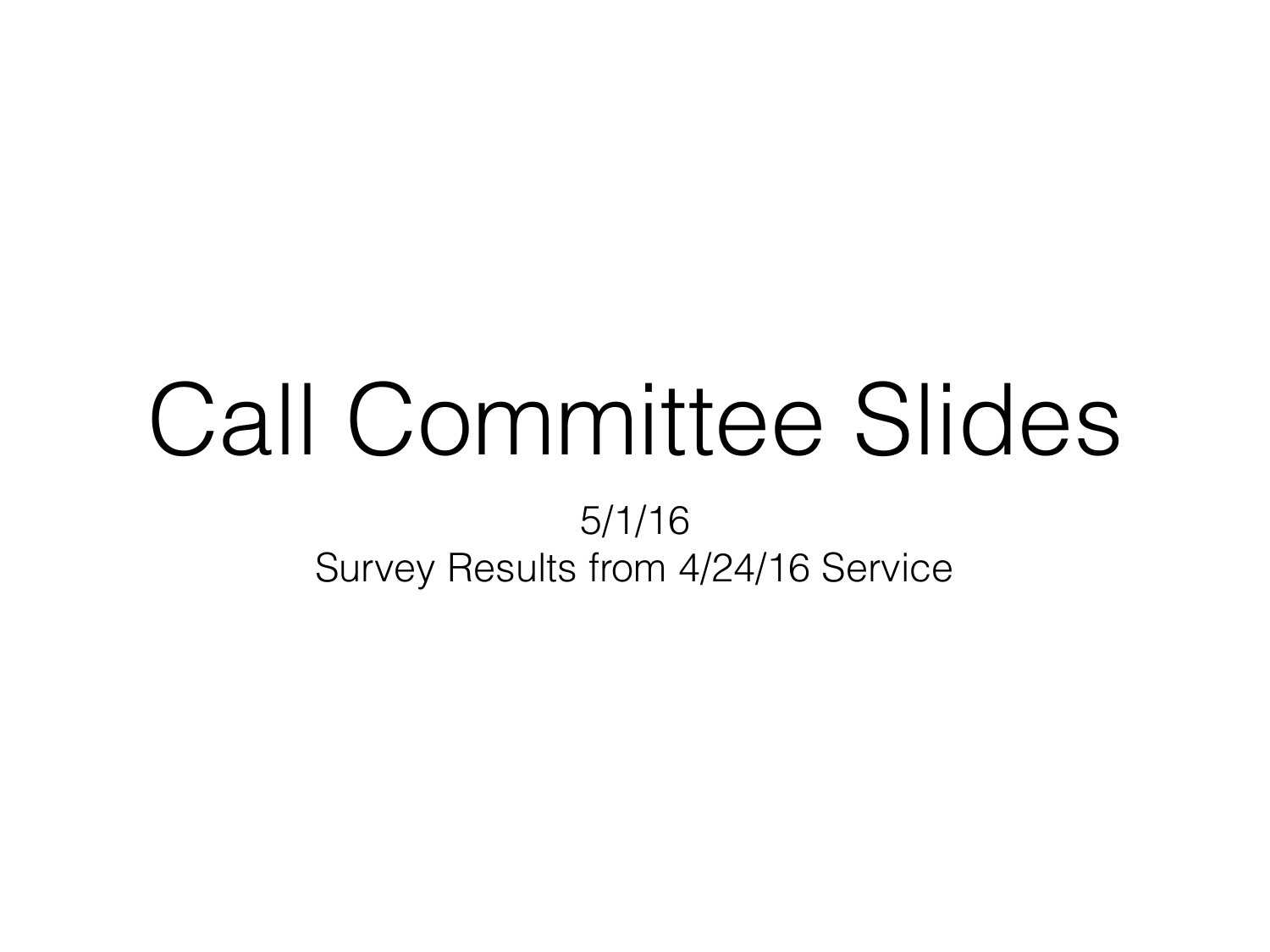# Thank you

Thank You for filling out and returning the surveys last week.

#### Contemporary Service 83% Traditional Service 85%

That's Great!

#### Please keep it up

| Service Date                   | 4/24/16 | 5/1/16 | 5/8/16 | 5/15/16 | 5/22/16 | 5/29/16 |
|--------------------------------|---------|--------|--------|---------|---------|---------|
| <b>Signed Covenant Members</b> | 187     | 187    | 187    | 187     | 187     | 187     |
| <b>Total Attendance</b>        | 139     |        |        |         |         |         |
| % Attendance                   | 74%     |        |        |         |         |         |
| <b>Contemporary Attendance</b> | 93      |        |        |         |         |         |
| % Surveys Returned             | 83%     |        |        |         |         |         |
| <b>Traditional Attendance</b>  | 46      |        |        |         |         |         |
| % Surveys Returned             | 85%     |        |        |         |         |         |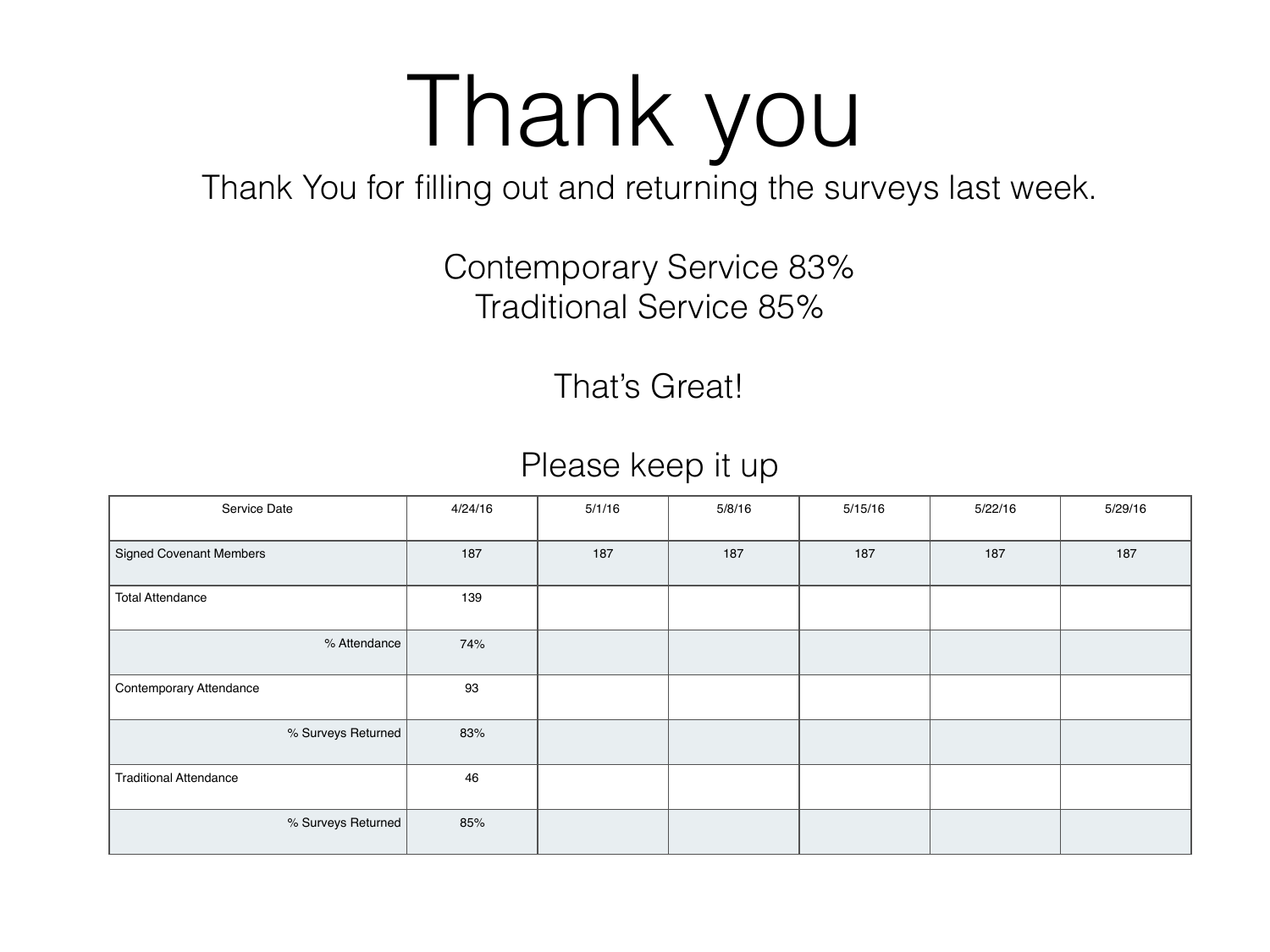#### **Who Are We?**

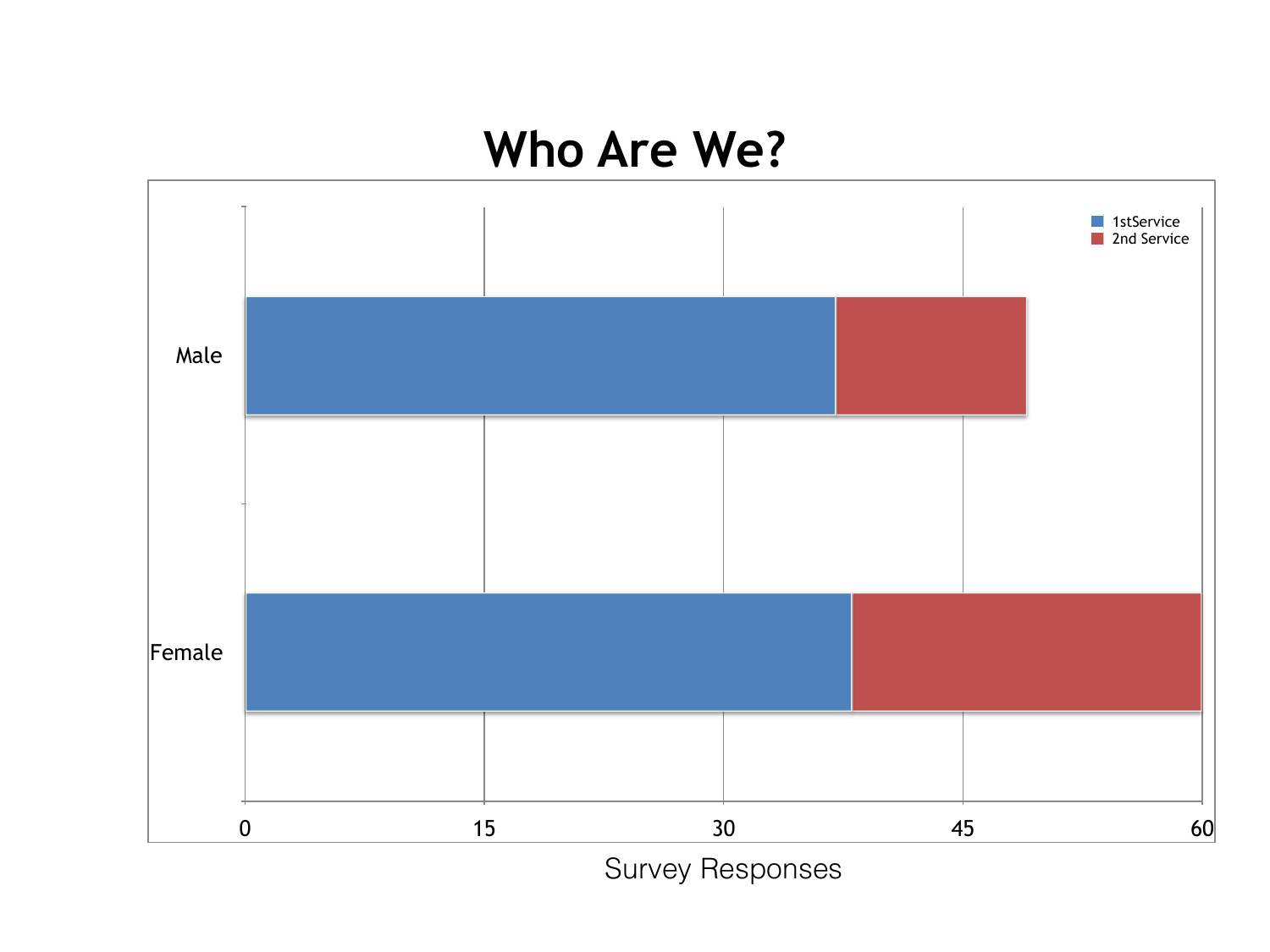#### **What is our age range?**

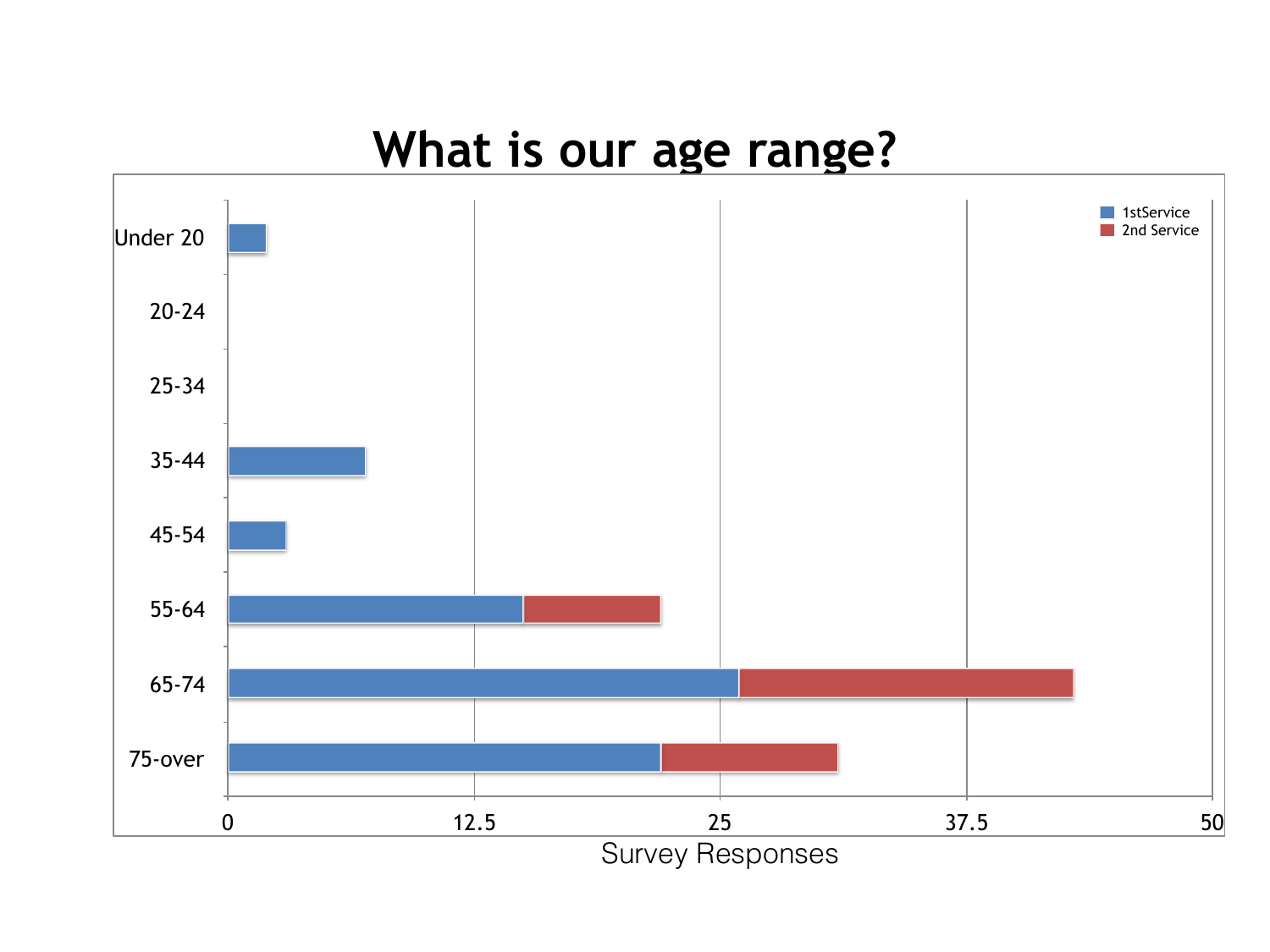## **What is our Racial/Ethnic Background?**

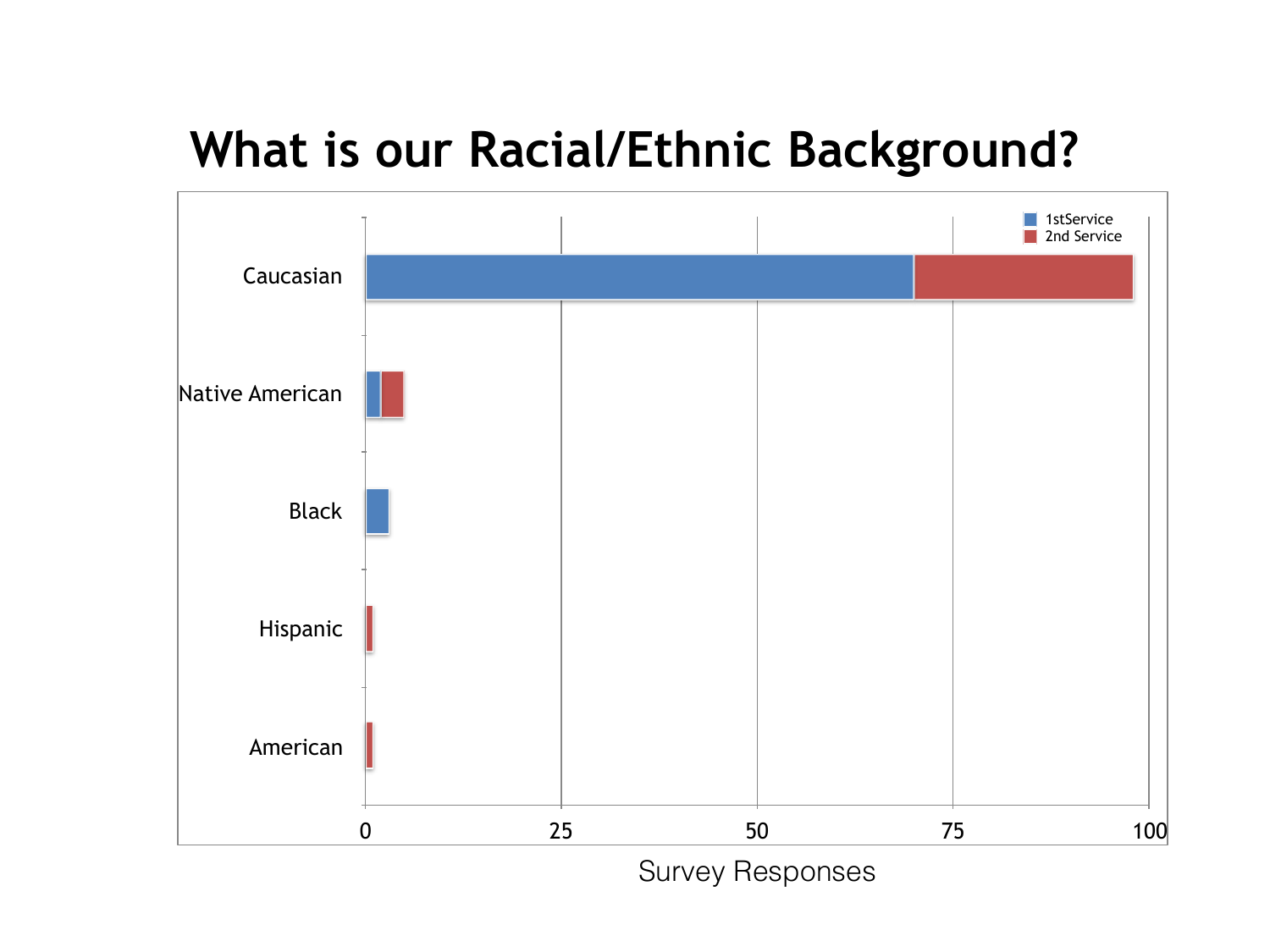#### **What is our highest level of formal education?**

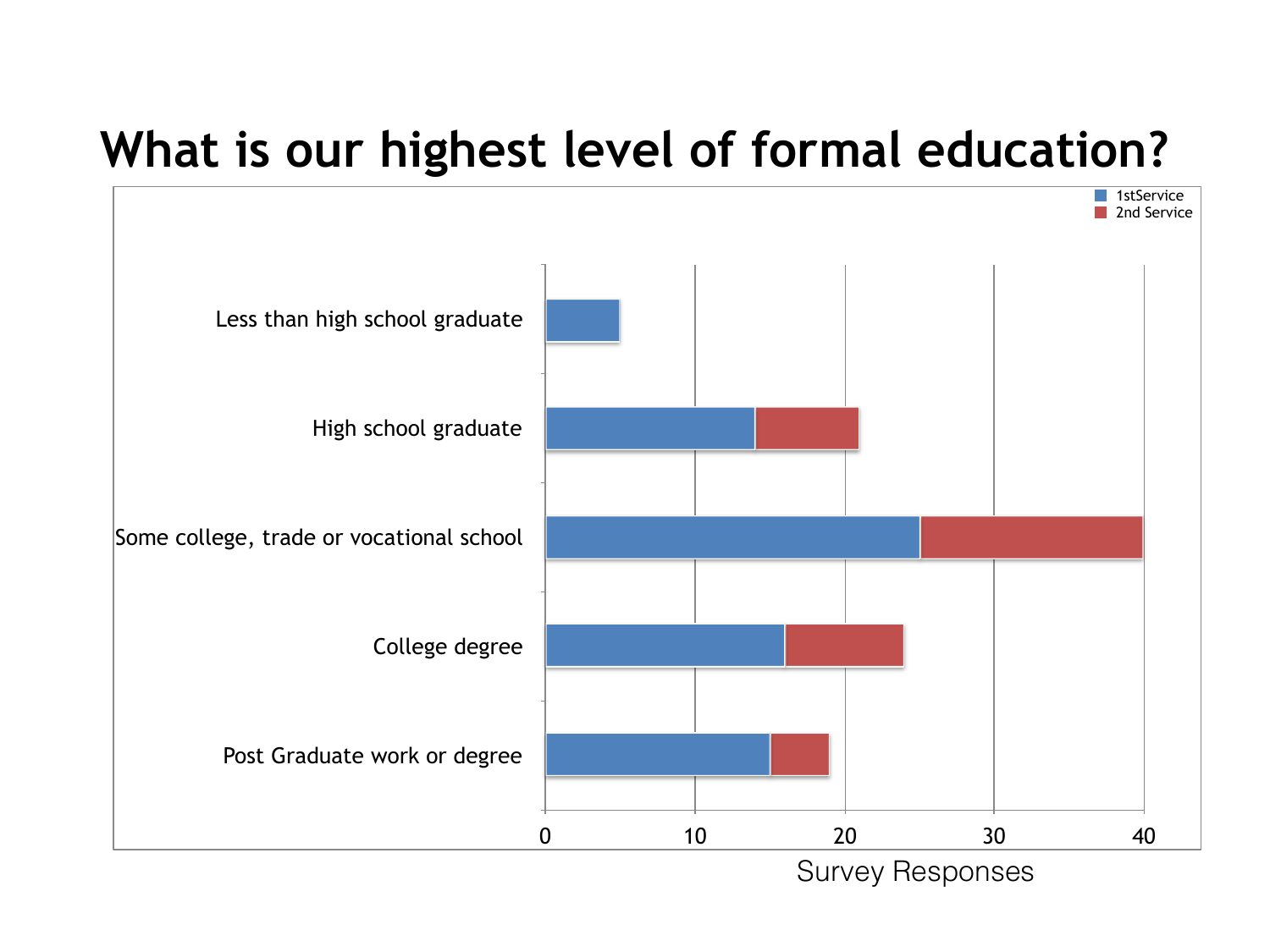#### **What is our marital status?**

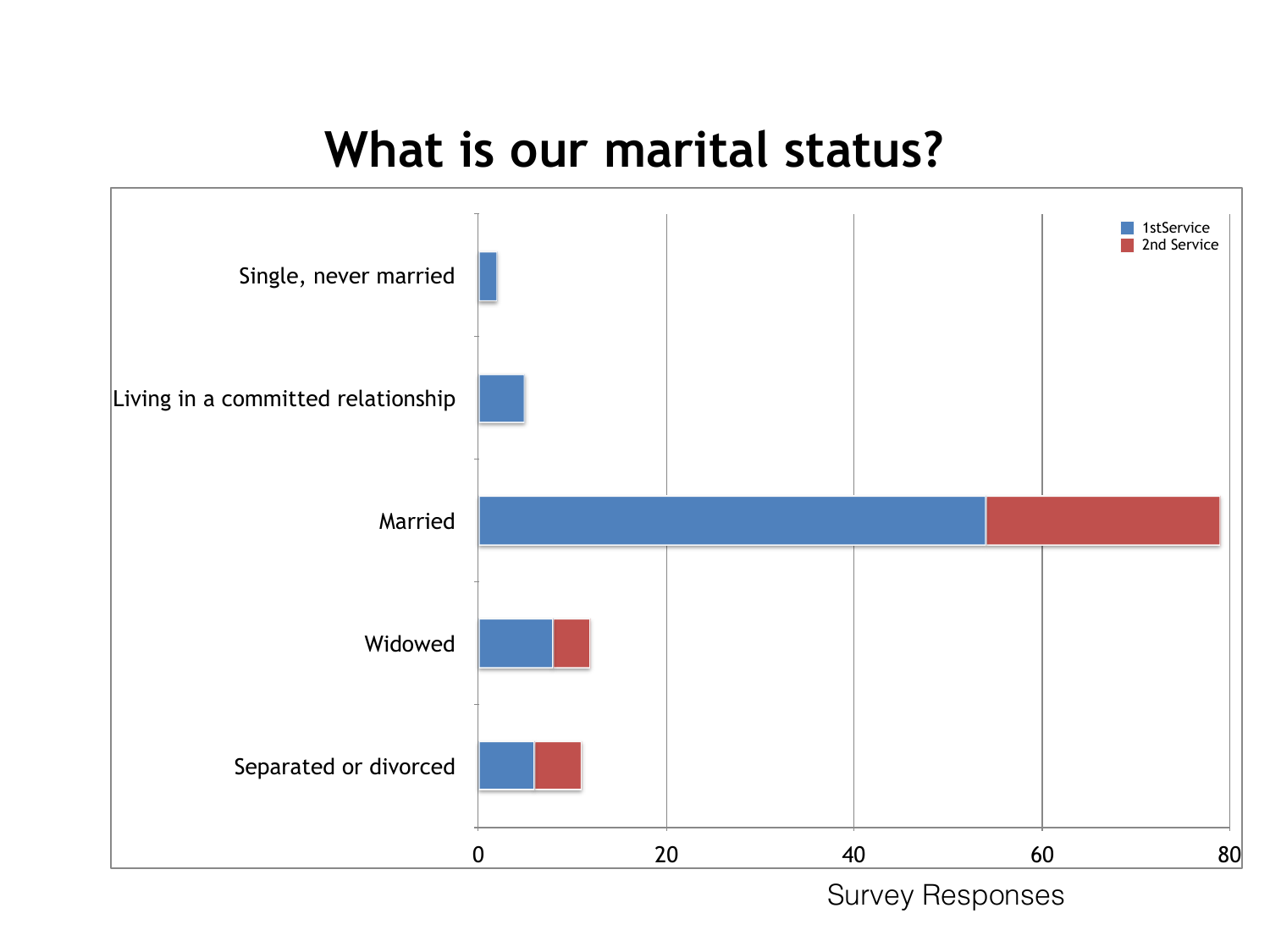# **If you have children living at home, how many are in each age group?**

**This number may be 2x if both parents were present**

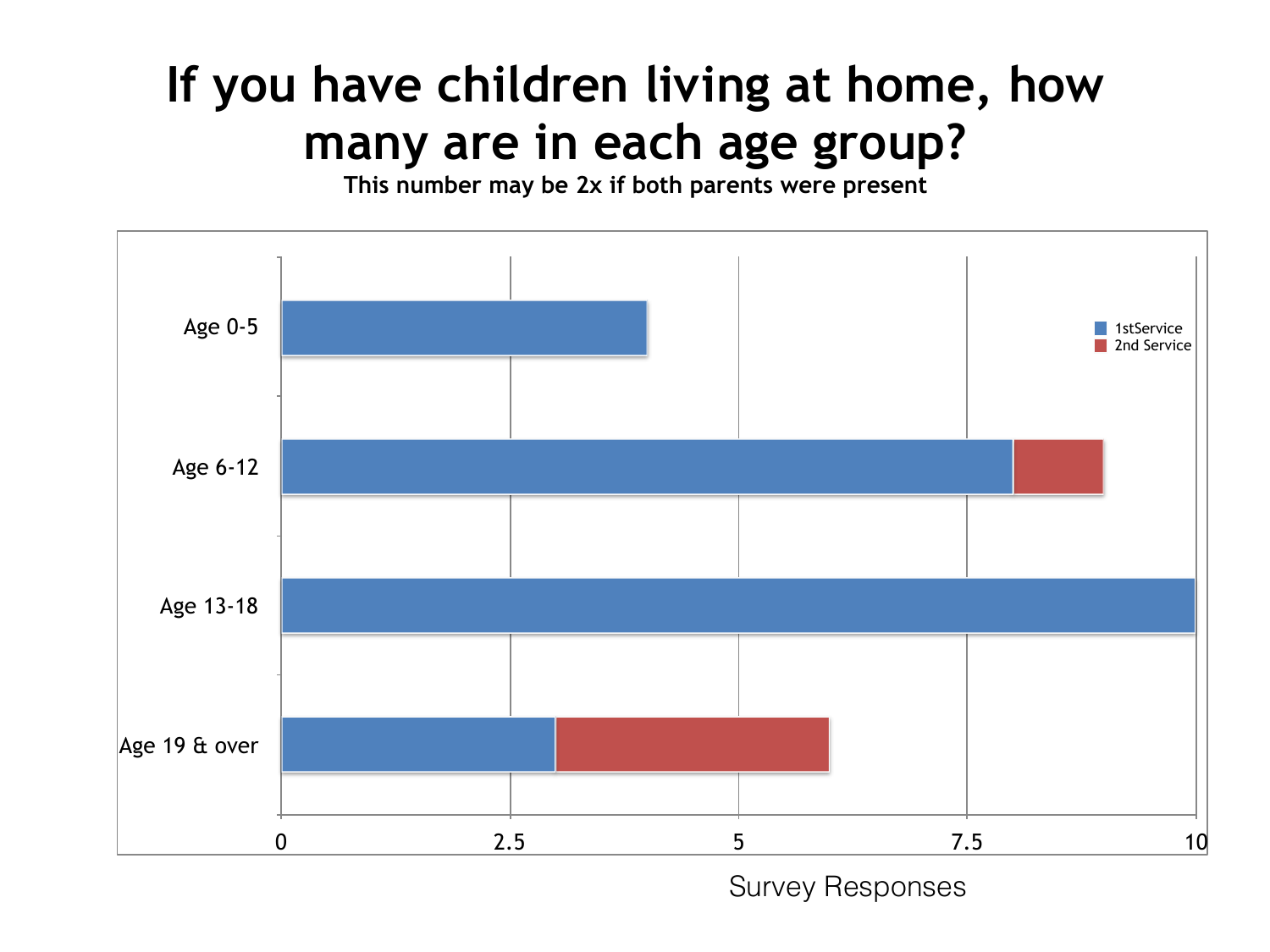# **Which comment below best describes your current household?**

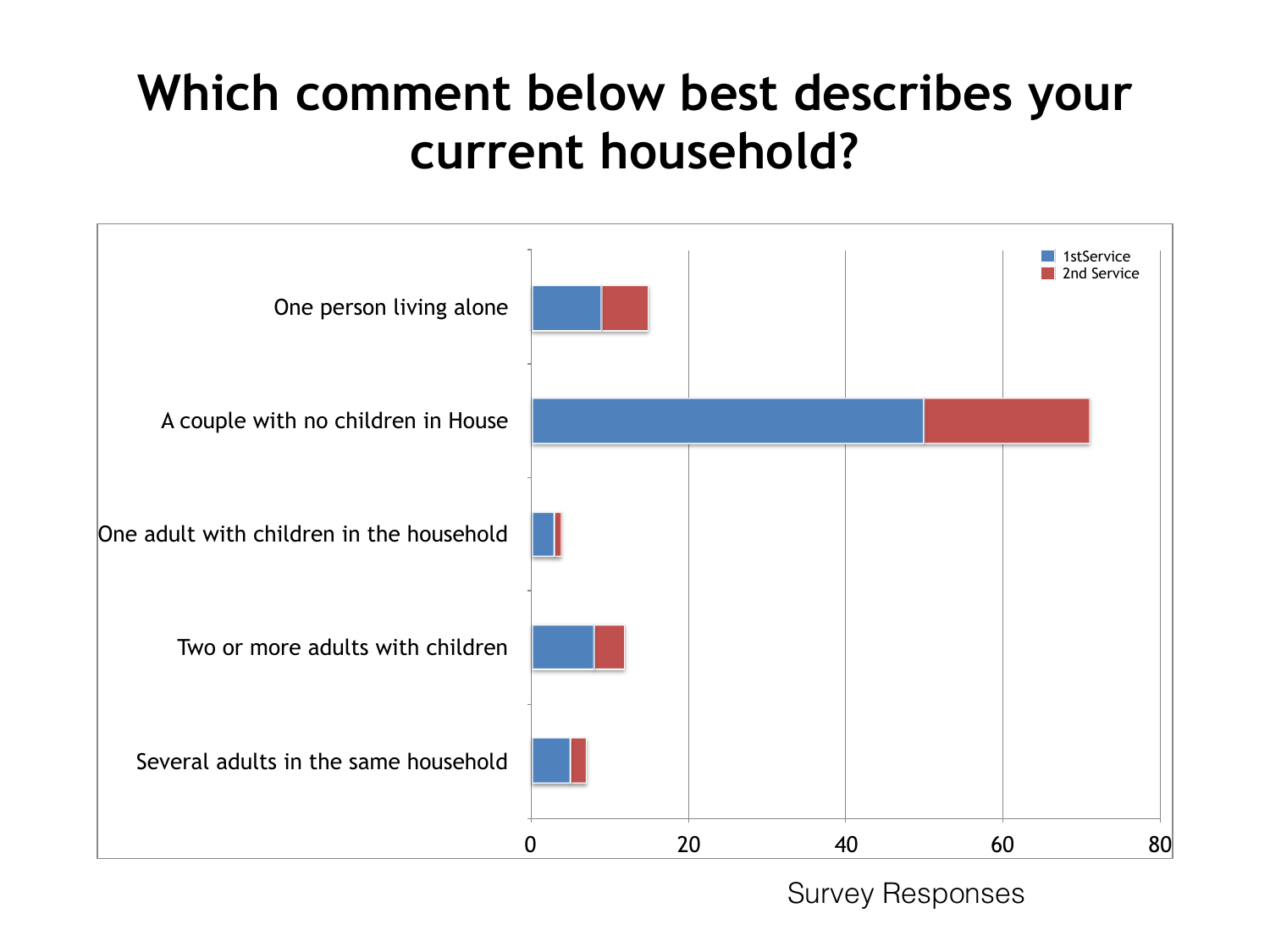#### **Who are we?**

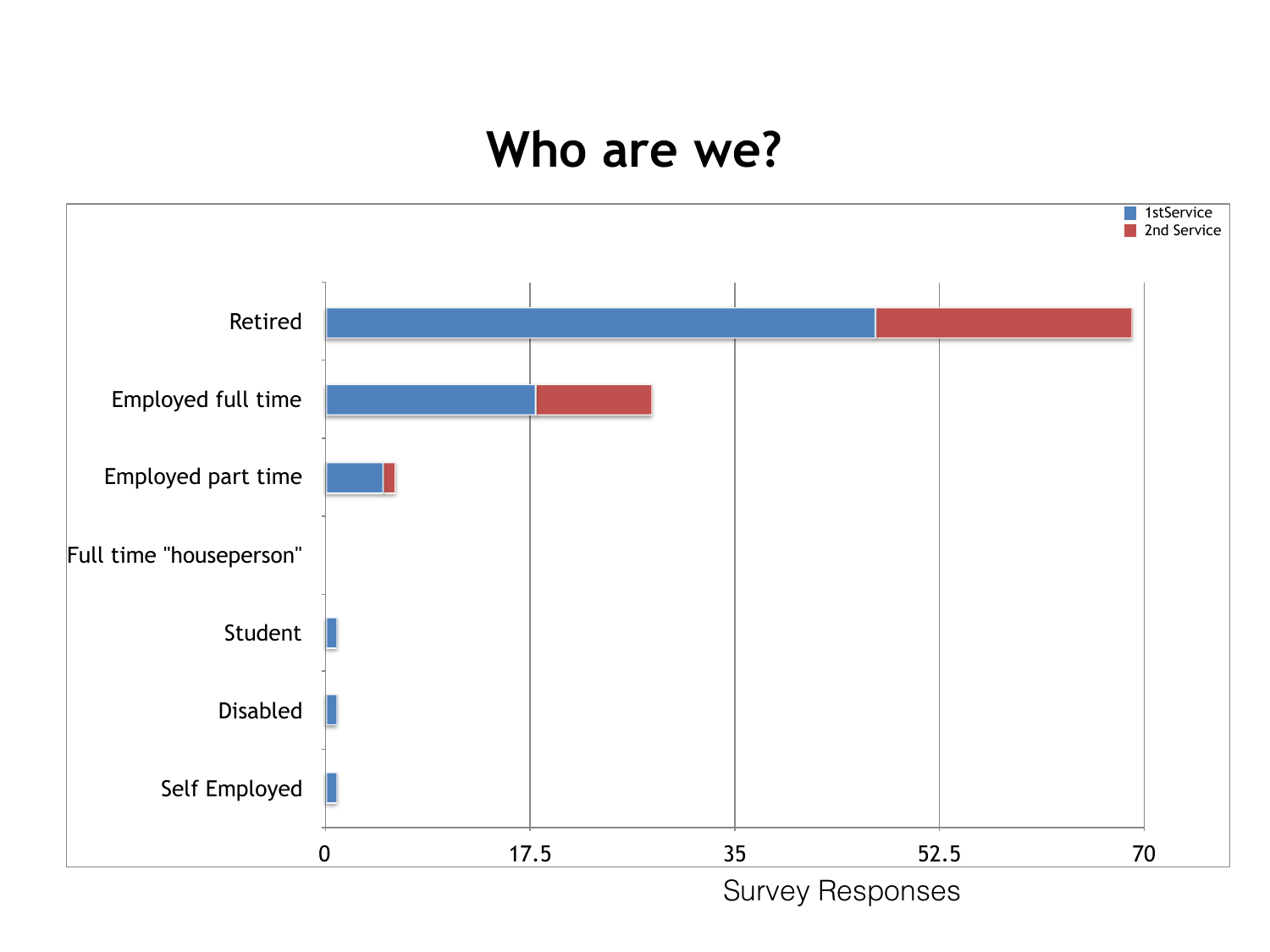#### **In what denomination were we raised?**



Survey Responses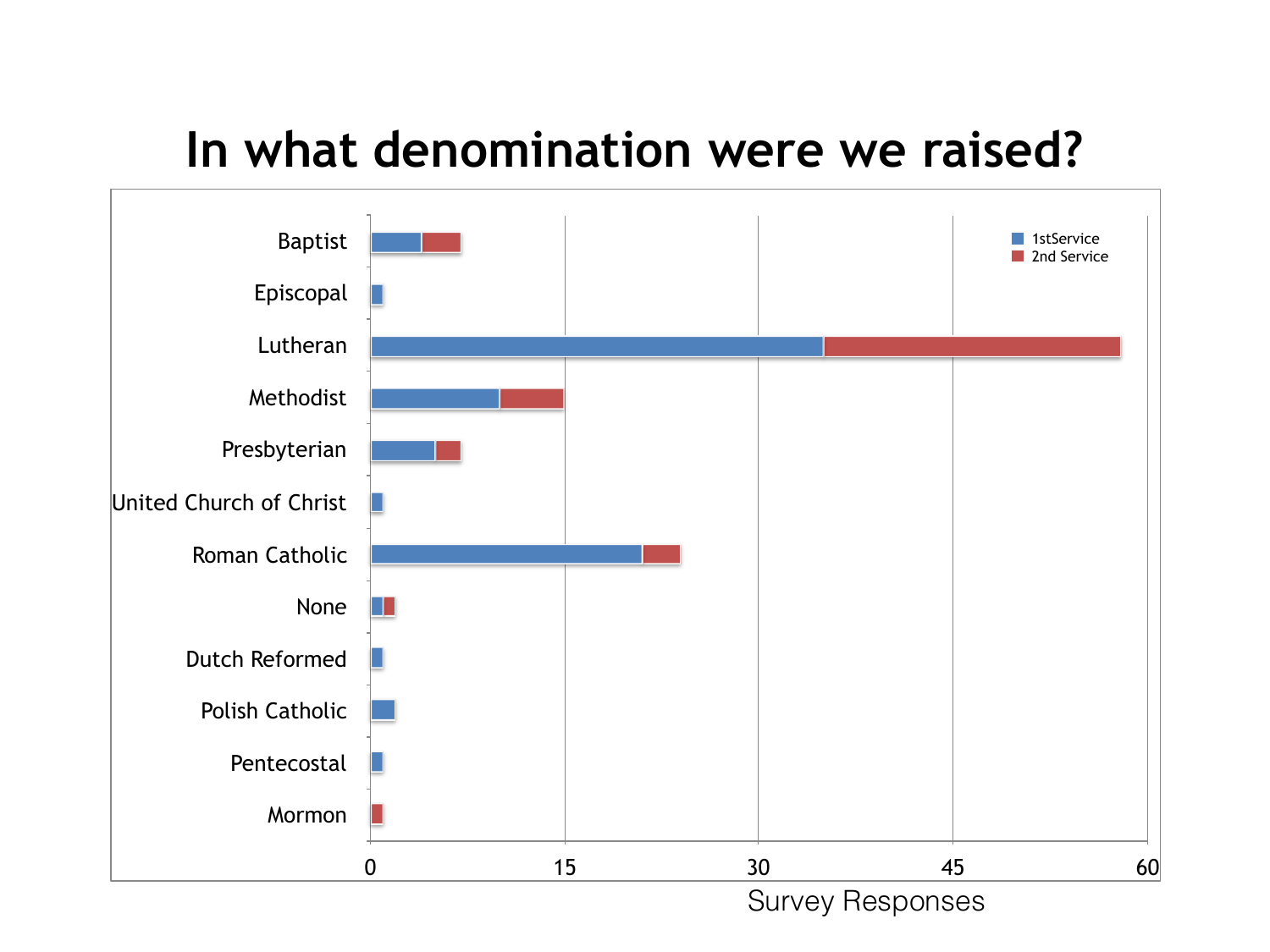### **How many years have we lived in the South Brevard Area?**

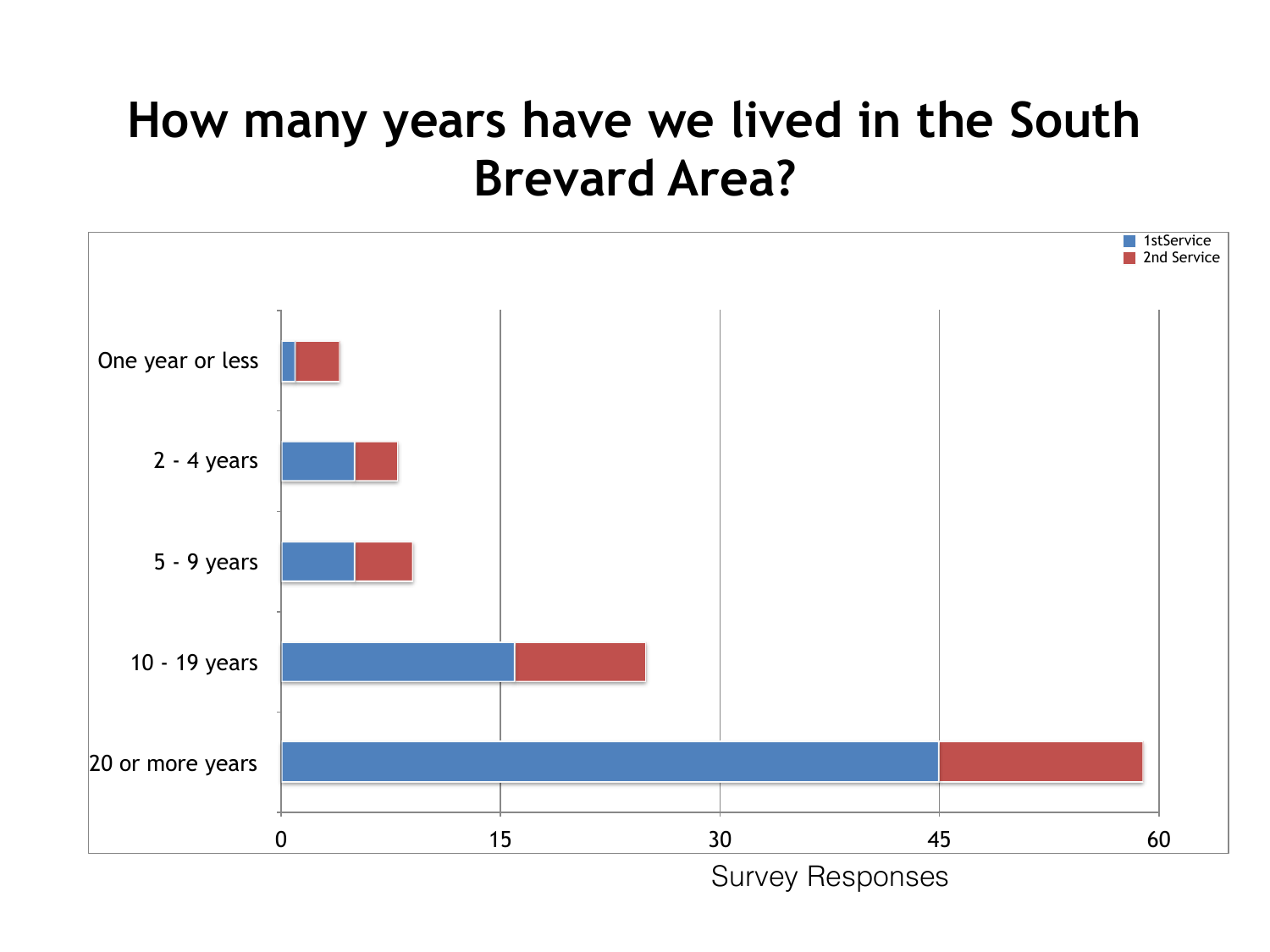## **How long have we been a member of Peace Lutheran Church?**

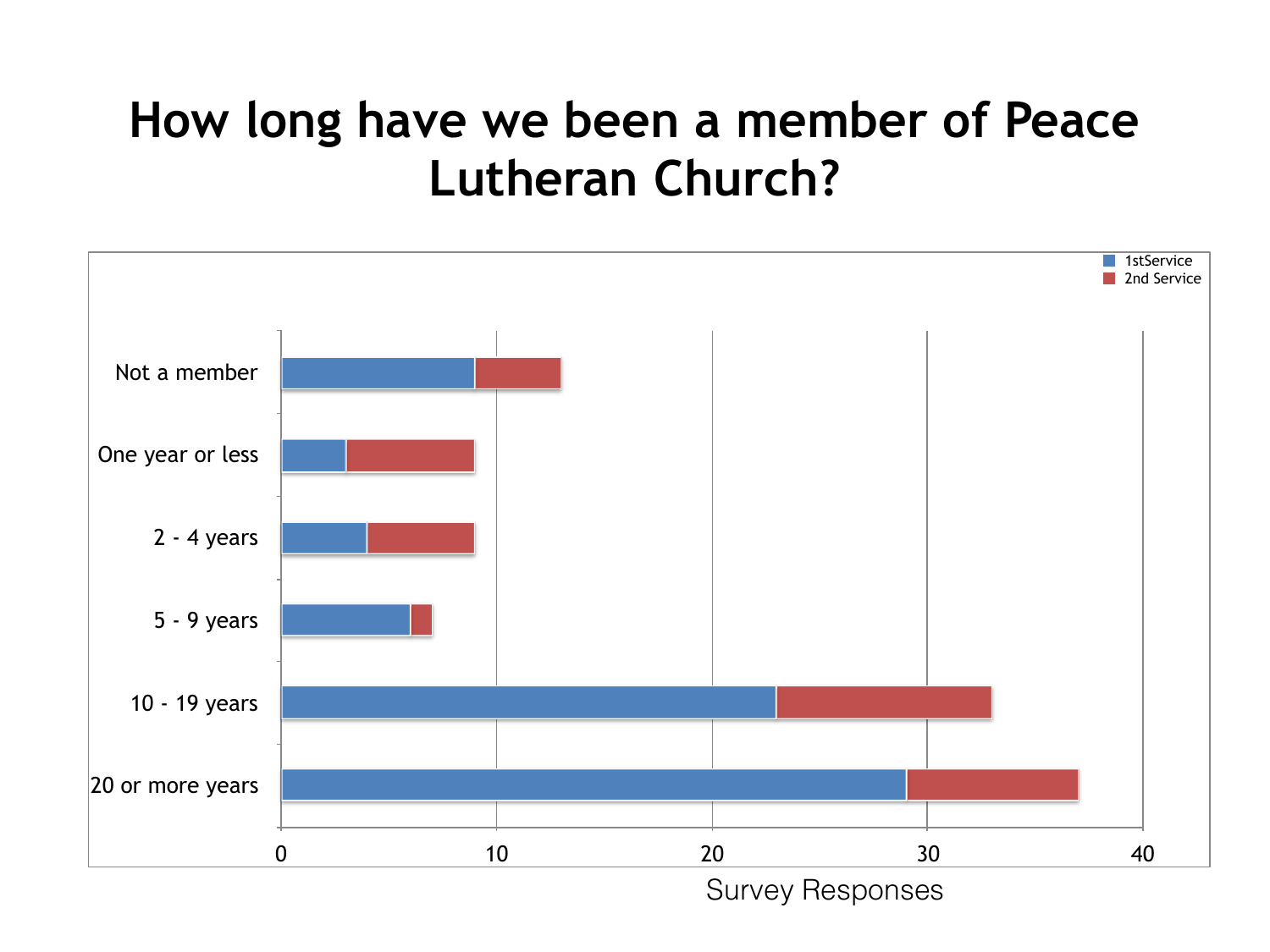### **How long is our normal travel time from home to church?**

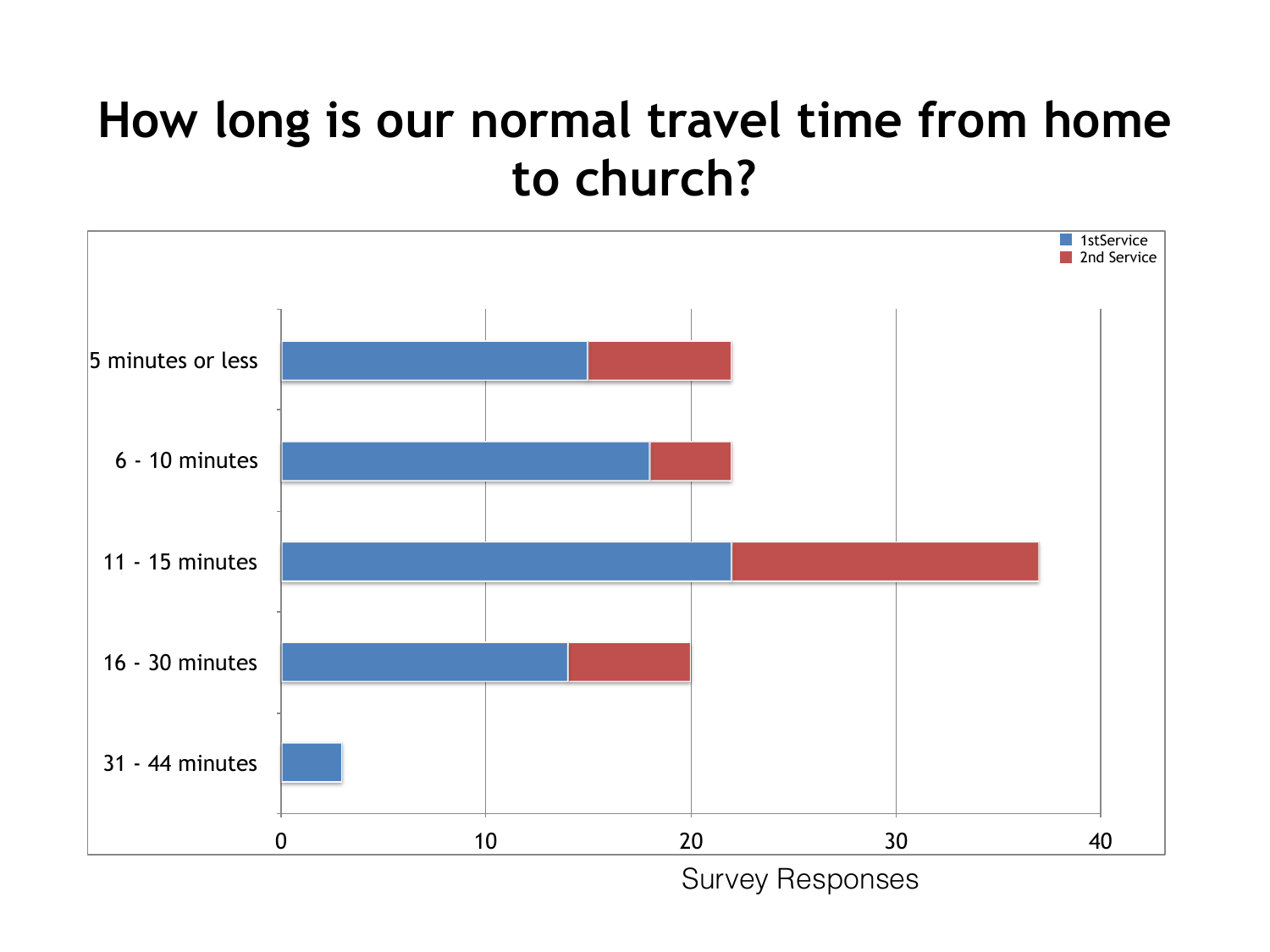## **How many committees, groups, ministries or organizations at Peace are we involved in?**